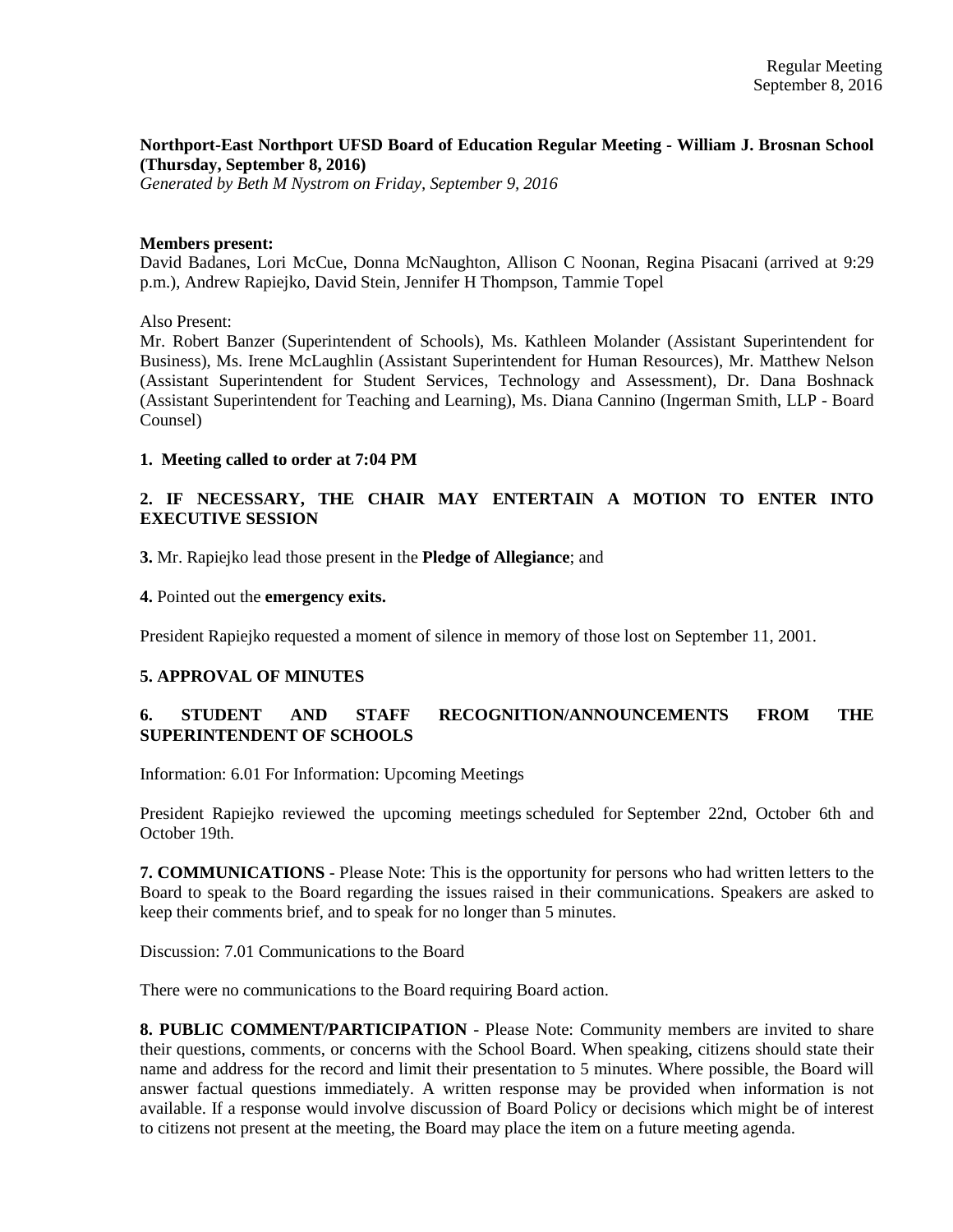Name Comment Kate Moore (Parent) Requested that the District accept letters of exception for providing transportation for students who are not eligible for transportation and for the District to perform new measurements using up to date technology.

President Rapiejko stated that the mileage is set by referendum and Ms. Molander, Assistant Superintendent for Business, stated that it is measured to a designated entrance.

#### **9. SPECIAL REPORTS**

Presentations: 9.01 Update on Summer Maintenance

Mr. Robert Banzer, Superintendent of Schools, and Mr. Anthony Resca, Superintendent of Buildings and Grounds, presented on the work done throughout the District during the summer:

High School - ADA Lavatory renovations lower H, painted/repaired soffit in south gym, painted stairs in wrestling room, painted locker rooms, installed three bottle filling stations, refinished south gymnasium floor, repaired main gymnasium floor, repaired/refinished auditorium stage floor, resurfaced four tennis courts, replaced RR ties with block main front courtyard, renovated/paved gravel lot, replaced several concrete sections on walks, installed new fence along north field, installed new protective fence baseball field

Northport Middle School - PA/intercom system replacement, new floor tiles installed in kitchen and B wing, repaired/refinished and painted stage floor, installed two bottle filling stations, installed concrete pad and assembled second bleacher, new oil tank alarm system installed, CO detection system started

East Northport Middle School - Installed four new exterior doors in tech rooms, new paved roadway & patch from lot to Larkfield athletic field

Bellerose Avenue - Fire alarm system complete, kindergarten entrance new concrete walkway, major plumbing repairs in east wing and kitchen, two playground tables installed, two bottle filling stations installed, paved roadway for access to lower field

Fifth Avenue - New playground install completed, gymnasium floor repaired/refinished, removed termite damage, additional woodwork done in gymnasium and APR, two bottle filling stations installed, new carpet installed in kindergarten classrooms

Pulaski Road - Refinished gymnasium floor, new exterior doors/vestibule completed, abatement and new tiles installed in room C2, two bottle filling stations installed, new walkoff carpeting installed at several doors, new oil tank alarm installed

Ocean Avenue - New exterior doors installed in north B wing, exterior trim and wooden doors painted, custom woodwork room 10, replaced wall bench in kindergarten, plumbing repairs to steam system, lot and driveway resealed and relined, two bottle filling stations installed

Norwood Avenue - Abatement and tile installation room 51, lot and driveways seal coated and striped, storage container outside gymnasium moved, fire alarm completed, two bottle filling stations installed

Dickinson Avenue - Exterior painting completed, underground conduit installed for electric/fiber, gymnasium floor refinished, new exterior doors installed on A building, two bottle filling stations installed, toilet repairs in C building, tree trimming and removal.

Mr. Resca reviewed the pending and ongoing projects at each building.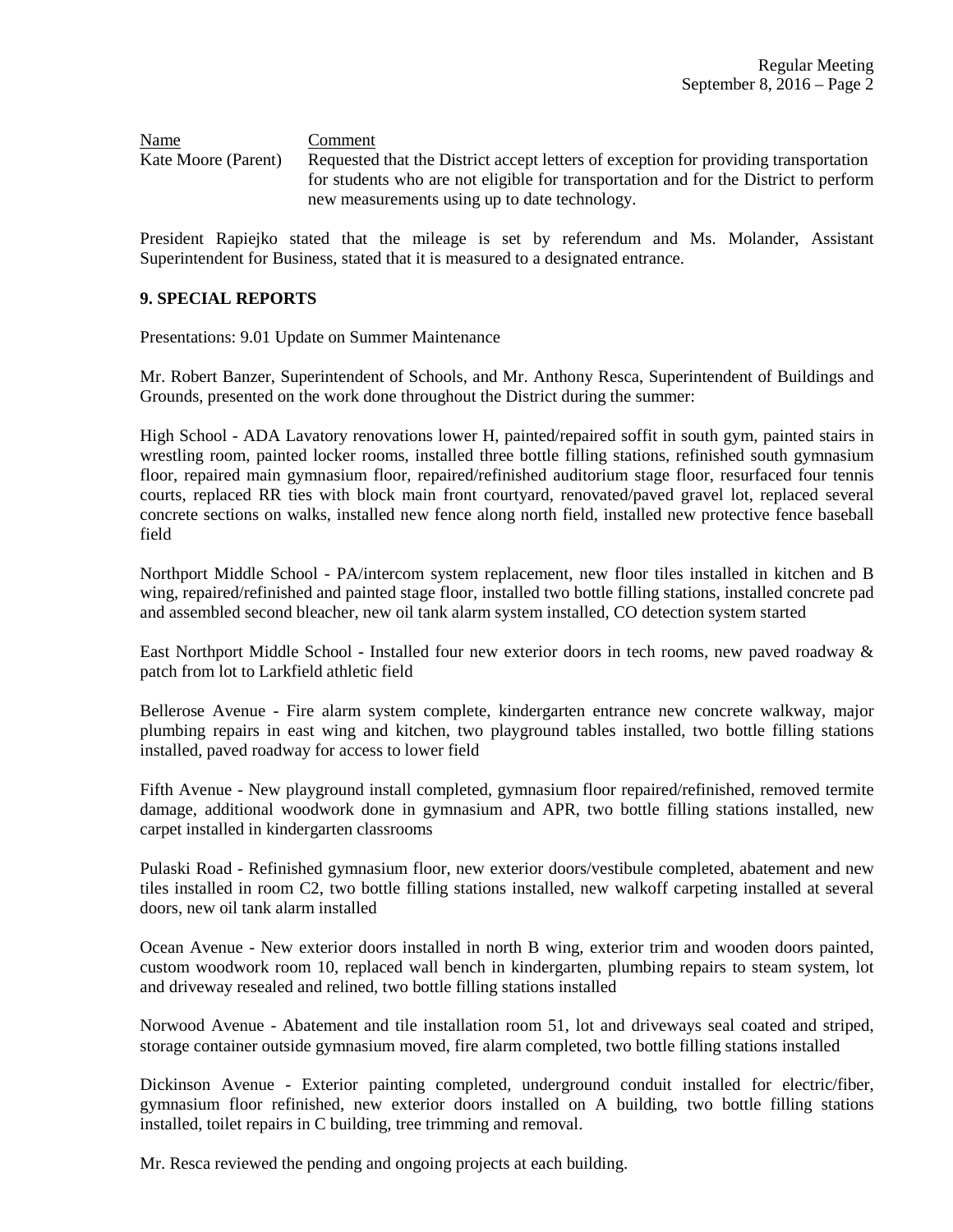The Board thanked Mr. Resca for his informative report.

## **10. SUPERINTENDENT'S REPORT, GENERAL - FOR BOARD ACTION**

Action: 10.01 Personnel Actions Report Recommendation to approve the Personnel Actions Report

Motion by Jennifer H Thompson, second by Donna McNaughton. Final Resolution: Motion Passes Yes: David Badanes, Lori McCue, Donna McNaughton, Allison C Noonan, Andrew Rapiejko, David Stein, Jennifer H Thompson, Tammie Topel Not Present at Vote: Regina Pisacani

President Rapiejko announced the retirement of Maryanne LeHanka, Special Education.

In response to a question regarding the American Sign Language course, Ms. McLaughlin stated that there are two sections with 27 students enrolled.

Action: 10.02 Schedule J - Committee on Special Education Recommendation to approve Schedule J

Motion by Jennifer H Thompson, second by Donna McNaughton. Final Resolution: Motion Passes Yes: David Badanes, Lori McCue, Donna McNaughton, Allison C Noonan, Andrew Rapiejko, David Stein, Jennifer H Thompson, Tammie Topel Not Present at Vote: Regina Pisacani

Action: 10.03 Committee on Special Education Recommendation to appoint the following staff member as a designee of the Northport-East Northport School District when initiating referrals to the Committee on Special Education during the 2016-2017 school year:

• Veronique Hayek, School Psychologist

Motion by Jennifer H Thompson, second by Donna McNaughton. Final Resolution: Motion Passes Yes: David Badanes, Lori McCue, Donna McNaughton, Allison C Noonan, Andrew Rapiejko, David Stein, Jennifer H Thompson, Tammie Topel Not Present at Vote: Regina Pisacani

Action: 10.04 Committee on Special Education (CSE), Sub-Committee on Special Education (SCSE), and 504 Committee

Recommendation to appoint the following staff member to serve as a chairperson for the Committee on Special Education (CSE), Sub-Committee on Special Education (SCSE), and 504 Committee meetings during the 2016-2017 school year:

• Veronique Hayek, School Psychologist

Motion by Jennifer H Thompson, second by Donna McNaughton.

Final Resolution: Motion Passes

Yes: David Badanes, Lori McCue, Donna McNaughton, Allison C Noonan, Andrew Rapiejko, David Stein, Jennifer H Thompson, Tammie Topel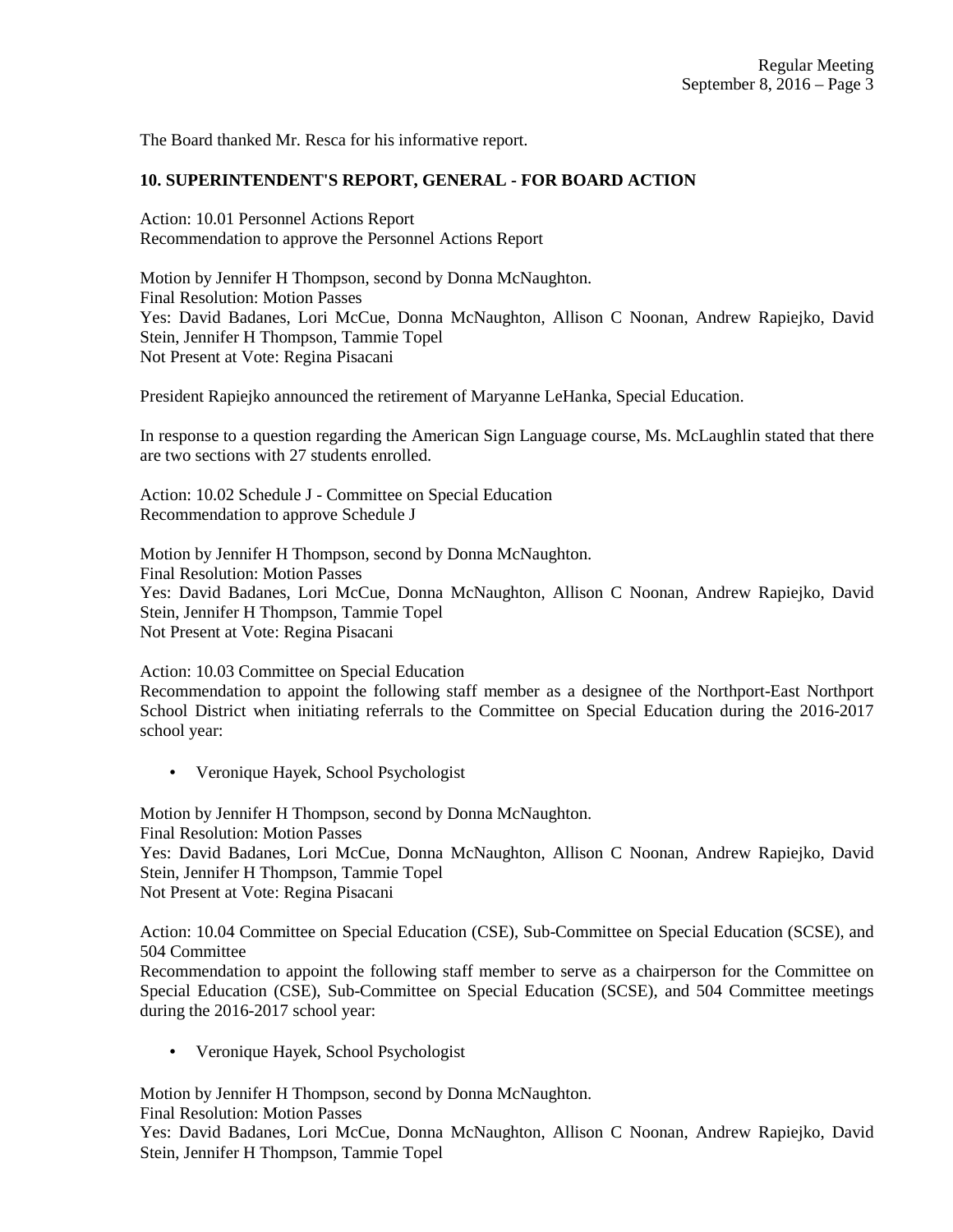Not Present at Vote: Regina Pisacani

Action: 10.05 Policies - First Read

Recommendation to receive for a first read the following policies and tabling item 10.05.2 Policy #6550 "Extracurricular Activity Funds":

- 10.05.1 Policy #6830 "Expense Reimbursement" (replaces policy #3362 "Reimbursement") 10.05.2 Tabled
- 10.05.3 Policy #8410 "Student Transportation Services" with requested revisions (replaces policy #3541 "Transportation")
- 10.05.4 Policy #8520 "Free and Reduced Price Food Services" with requested revisions
- 10.05.5 Policy #9170 "Meals and Refreshments" with requested revisions (replaces policy #9170 "Food Purchases for District Meetings and Functions")

Motion by Jennifer H Thompson, second by Donna McNaughton.

Final Resolution: Motion Passes

Yes: David Badanes, Lori McCue, Donna McNaughton, Allison C Noonan, Andrew Rapiejko, David Stein, Jennifer H Thompson, Tammie Topel

Not Present at Vote: Regina Pisacani

## **11. SUPERINTENDENT'S REPORT, FINANCIAL - FOR BOARD ACTION**

Action: 11.01 BIDS Recommendation to take specified action on the following BIDS:

 SCHOOL LUNCH: 11.01.1 AWARD: LI Cooperative BIDS 2016-2017

Motion by Lori McCue, second by Donna McNaughton. Final Resolution: Motion Passes Yes: David Badanes, Lori McCue, Donna McNaughton, Allison C Noonan, Andrew Rapiejko, David Stein, Jennifer H Thompson, Tammie Topel Not Present at Vote: Regina Pisacani

Action: 11.02 Claims Auditor's Report for Warrants and Schedule of Claims Recommendation to approve the Claims Auditor's Report for Warrants and Schedule of Claims for payments dated:

July 8, 2016 (Payroll Trust & Agency Warrant), July 15, 2016 (Accounts Payable Warrant), July 22, 2016 (Payroll Trust & Agency Warrant), July 29, 2016 (Accounts Payable Warrant), July 2016 (Claims Audit Report)

Motion by Lori McCue, second by Donna McNaughton. Yes: David Badanes, Lori McCue, Donna McNaughton, Allison C. Noonan, Andrew Rapiejko, David Stein, Jennifer H Thompson, Tammie Topel Not Present at Vote: Regina Pisacani

Action: 11.03 End of Year Transfer of Funds Recommendation to approve End of Year Transfer of Funds to balance the 2015-2016 budget

Motion by Lori McCue, second by Donna McNaughton. Final Resolution: Motion Passes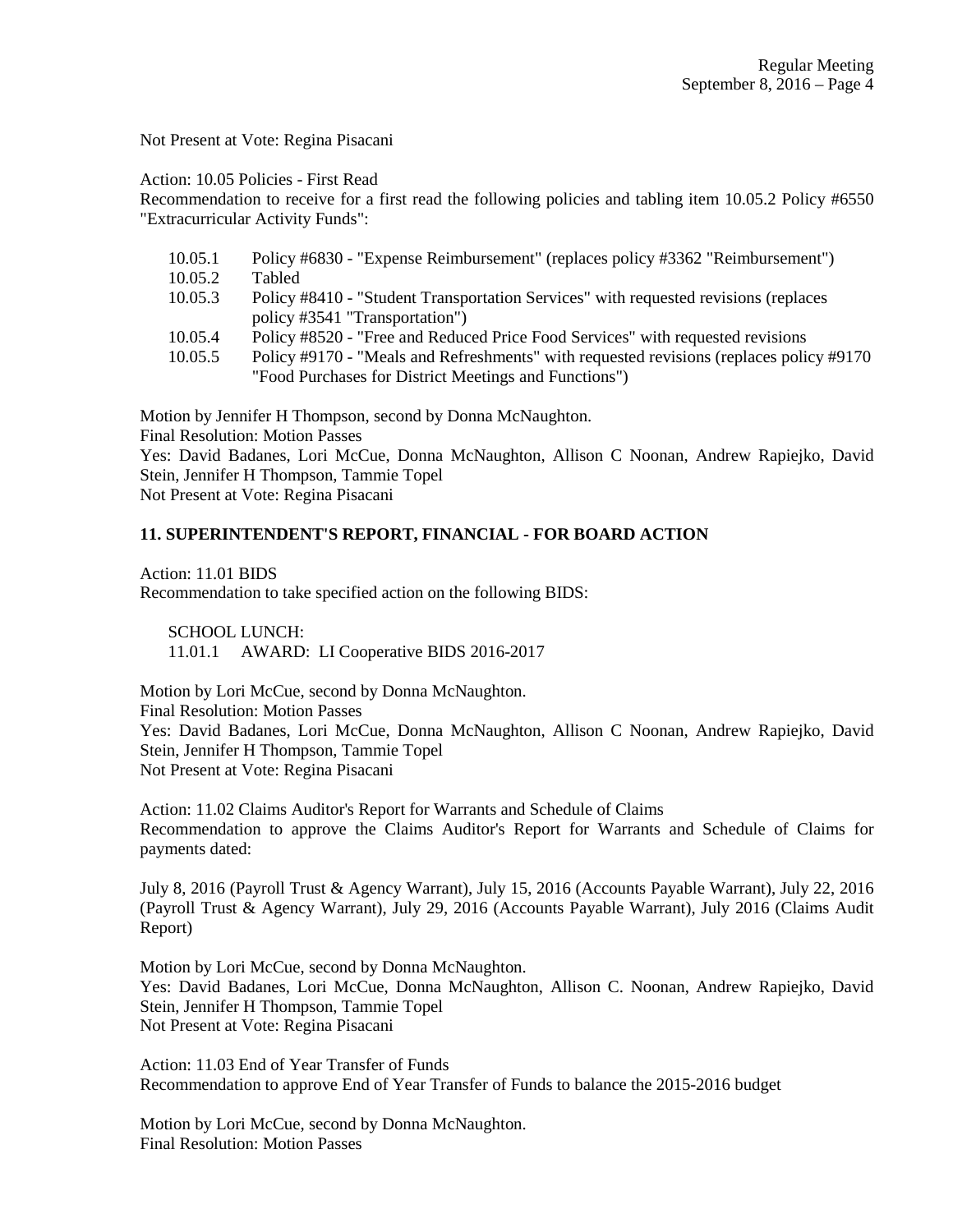Yes: David Badanes, Lori McCue, Donna McNaughton, Allison C Noonan, Andrew Rapiejko, David Stein, Jennifer H Thompson, Tammie Topel Not Present at Vote: Regina Pisacani

Action: 11.04 Commack UFSD

Recommendation to approve a 2016-2017 Special Education Services Contract between the Board of Education of the Northport-East Northport Union Free School District and the Board of Education of the Commack Union Free School District

Motion by Lori McCue, second by Donna McNaughton. Final Resolution: Motion Passes Yes: David Badanes, Lori McCue, Donna McNaughton, Allison C Noonan, Andrew Rapiejko, David Stein, Jennifer H Thompson, Tammie Topel Not Present at Vote: Regina Pisacani

Action: 11.05 Adelphi University's High School Program Recommendation to approve a 2016-2017 Agreement between Adelphi University's High School Program and the Northport-East Northport Union Free School District

Motion by Lori McCue, second by Donna McNaughton. Final Resolution: Motion Passes Yes: David Badanes, Lori McCue, Donna McNaughton, Allison C Noonan, Andrew Rapiejko, David Stein, Jennifer H Thompson, Tammie Topel Not Present at Vote: Regina Pisacani

# **12. SUPERINTENDENT'S REPORT - FOR INFORMATION ONLY**

Information: 12.01 Schedule H - Use of Facilities

## **13. UNFINISHED BUSINESS**

#### **14. NEW BUSINESS**

Discussion: 14.01 Facilities Usage

The Board discussed the need to update the District's Use of Facilities Policy. Superintendent Banzer suggested that he put a group together to review the policy. Trustee Pisacani stated that the Athletic Advisory Committee had gathered policies from other districts and proposed forming a board advisory committee like the Athletic Advisory Committee to get input from various community groups and interested parties.

The Board agreed that a board advisory committee should be formed and tasked Trustee Pisacani with drafting a charter for the committee for the next Board meeting.

**15. ADJOURNMENT** - Board policy requires adjournment by 10:30 pm, unless meeting is extended by vote.

Action: 15.01 Adjournment Recommendation to adjourn meeting

Motion by Tammie Topel, second by Regina Pisacani. Final Resolution: Motion Passes